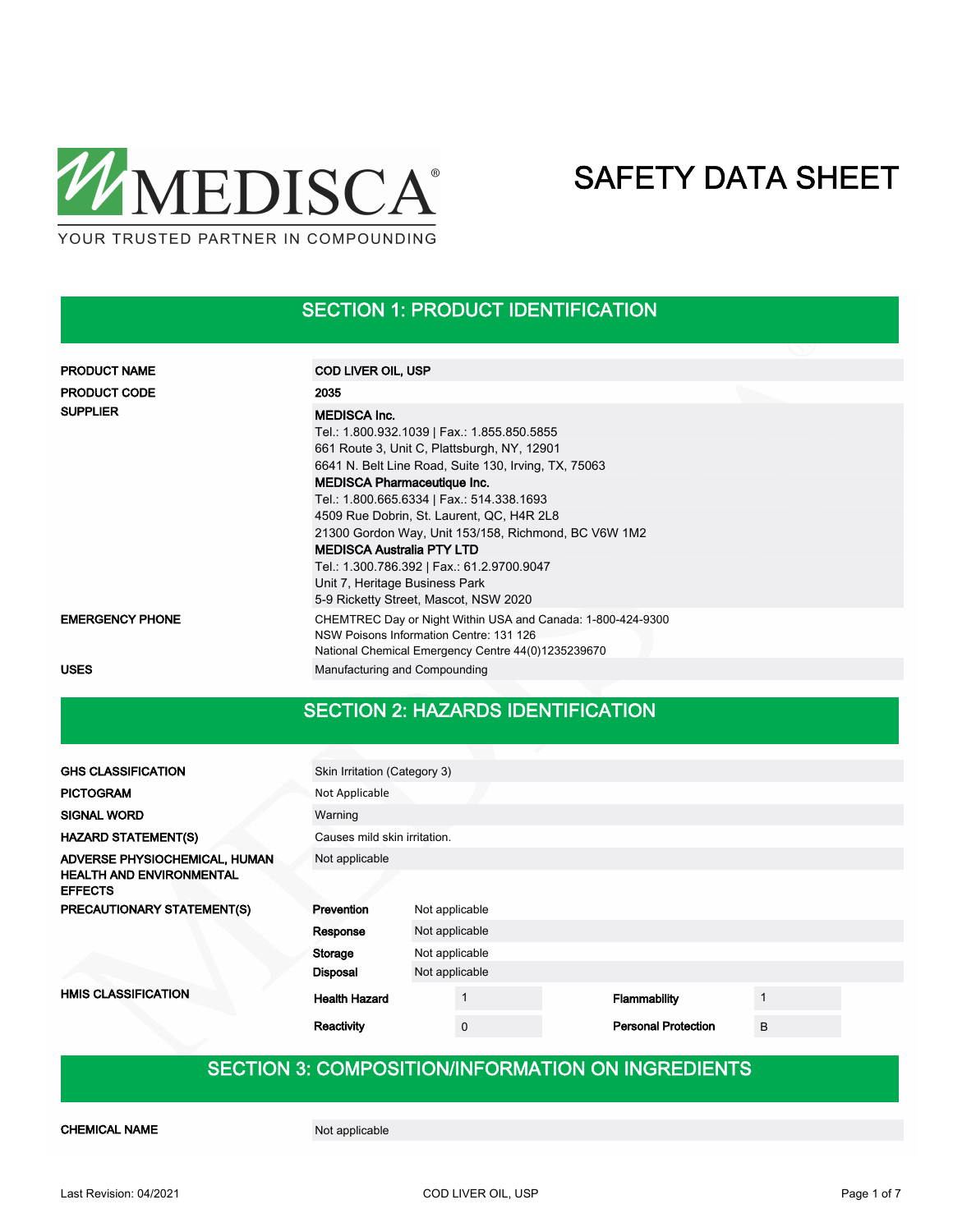

| <b>BOTANICAL NAME</b>       | Not applicable       |                   |                  |             |  |
|-----------------------------|----------------------|-------------------|------------------|-------------|--|
| <b>SYNONYM</b>              | Oleum morrhuae       |                   |                  |             |  |
| <b>CHEMICAL FORMULA</b>     | Not applicable       |                   |                  |             |  |
| <b>CAS NUMBER</b>           | 8001-69-2            |                   |                  |             |  |
| <b>ALTERNATE CAS NUMBER</b> | Not applicable       |                   |                  |             |  |
| <b>MOLECULAR WEIGHT</b>     | Not applicable       |                   |                  |             |  |
| <b>COMPOSITION</b>          | <b>CHEMICAL NAME</b> | <b>CAS NUMBER</b> | <b>EC NUMBER</b> | % BY WEIGHT |  |
|                             | <b>COD LIVER OIL</b> | 8001-69-2         | 232-289-6        | 100         |  |

There are no additional ingredients present which, within the current knowledge of the supplier and in the concentrations applicable, are classified as health hazards and hence require reporting in this section. NOTES **NOTES** Chemical family: Partially destearinated fixed oil.

#### SECTION 4: FIRST-AID MEASURES

| IN CASE OF EYE CONTACT      | Flush with copious amounts of water for 15 minutes, separating eyelids with fingers. If irritation persists seek<br>medical aid. |
|-----------------------------|----------------------------------------------------------------------------------------------------------------------------------|
| IN CASE OF SKIN CONTACT     | Wash with soap & water for 15 minutes. If irritation persists seek medical aid.                                                  |
| <b>IF SWALLOWED</b>         | Call a physician. Wash out mouth with water. Do not induce vomiting without medical advice.                                      |
| <b>IF INHALED</b>           | Remove to fresh air. If not breathing, give artificial respiration. If breathing is difficult, give oxygen. Call a<br>physician. |
| <b>SYMPTOMS AND EFFECTS</b> | Not expected to present a significant hazard under anticipated conditions of normal use.                                         |

## SECTION 5: FIREFIGHTING MEASURES

| SPECIFIC HAZARDS ARISING FROM<br>THE CHEMICAL                          | Not applicable                                                                                                                                                                                    |
|------------------------------------------------------------------------|---------------------------------------------------------------------------------------------------------------------------------------------------------------------------------------------------|
| <b>FLAMMABLE PROPERTIES</b>                                            | May be combustible at high temperature                                                                                                                                                            |
| <b>HAZARDOUS COMBUSTION PRODUCTS</b>                                   | Under fire conditions, hazardous fumes will be present.                                                                                                                                           |
| <b>SUITABLE &amp; UNSUITABLE</b><br><b>EXTINGUISHING MEDIA</b>         | <b>Small fire:</b> dry chemical, CO <sub>2</sub> or water spray. <b>Large fire:</b> dry chemical, CO <sub>2</sub> , alcohol resistant foam or water<br>spray. Do not get water inside containers. |
| <b>PROTECTIVE EQUIPMENT AND</b><br><b>PRECAUTIONS FOR FIREFIGHTERS</b> | Wear self-contained breathing apparatus and protective clothing to prevent contact with skin and eyes.                                                                                            |

#### SECTION 6: ACCIDENTAL RELEASE MEASURES

#### PERSONAL PRECAUTIONS

Wear respiratory protection. Avoid breathing vapours, mist or gas. Ensure adequate ventilation. Evacuate personnel to safe areas.

CONTAINMENT

METHODS & MATERIAL FOR On land, sweep or shovel into suitable containers.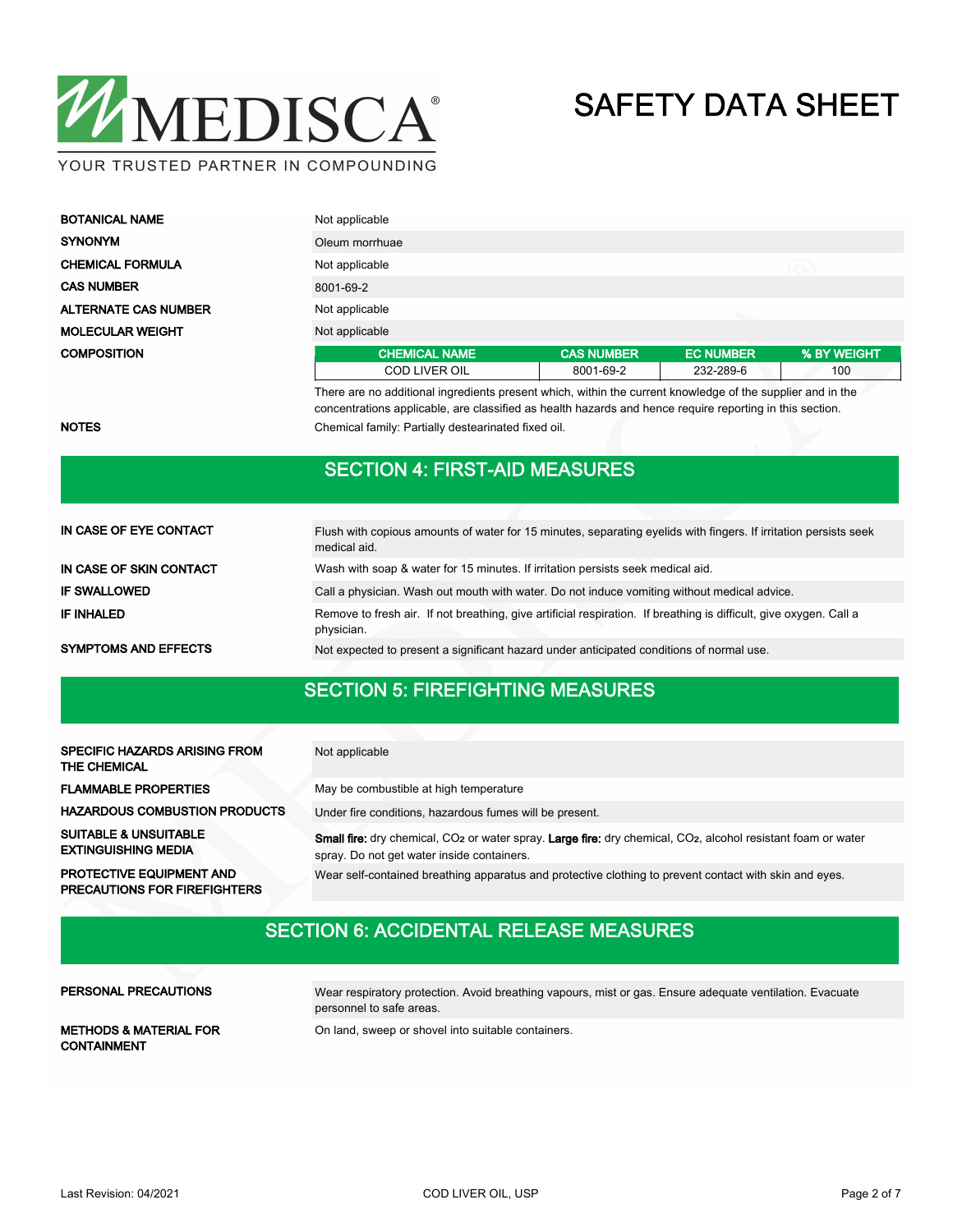

YOUR TRUSTED PARTNER IN COMPOUNDING

#### CLEANUP PROCEDURE

Do not touch damaged containers or spilled material unless wearing appropriate protective clothing. Wear respirator, chemical safety goggles, rubber boots and heavy rubber gloves. Stop leak if you can do it without risk. Prevent entry into waterways, sewers, basements or confined areas. Shut off all sources of ignition. Evacuate the area. If necessary, employ water fog to disperse the vapors. Absorb the matter with compatible vermiculite or other absorbing material. Place in a suitable container and retain for disposal. Ventilate and clean the affected area. Do not flush into sewerage system or to drains.

REFERENCE TO OTHER SECTIONS See Section 7 for information on safe handling. See Section 8 for information on personal protection equipment. See Section 13 for disposal information.

#### SECTION 7: HANDLING AND STORAGE

| <b>PRECAUTIONS FOR SAFE HANDLING</b> | Do not inhale. Avoid contact with eyes, skin and clothing. Avoid prolonged or repeated exposure. Wash<br>thoroughly after handling. Store away from incompatible materials, in a well-ventilated area. Eliminate all<br>sources of ignition. Store in accordance with local regulations. Do not store in unlabeled containers.<br>Containers that have been opened must be carefully resealed and kept upright to prevent leakage. Use<br>appropriate containment to avoid environmental contamination. |
|--------------------------------------|---------------------------------------------------------------------------------------------------------------------------------------------------------------------------------------------------------------------------------------------------------------------------------------------------------------------------------------------------------------------------------------------------------------------------------------------------------------------------------------------------------|
| <b>CONDITIONS FOR SAFE STORAGE</b>   | Store away from incompatible materials, in a well-ventilated area. Eliminate all sources of ignition. Store in<br>accordance with local regulations. Do not store in unlabeled containers. Containers that have been opened<br>must be carefully resealed and kept upright to prevent leakage. Use appropriate containment to avoid<br>environmental contamination.                                                                                                                                     |
| <b>STORAGE CONDITIONS</b>            | Store in original container, tightly sealed, protected from direct sunlight and moisture.                                                                                                                                                                                                                                                                                                                                                                                                               |
| <b>SPECIFIC END USE(S)</b>           | See Section 1                                                                                                                                                                                                                                                                                                                                                                                                                                                                                           |

#### SECTION 8: EXPOSURE CONTROLS/ PERSONAL PROTECTION

| Chemical Name: COD LIVER OIL CAS #: 8001-69-2 |  |
|-----------------------------------------------|--|
|-----------------------------------------------|--|

|               | <b>Country</b>     |     | <b>Limit value-Short Term</b><br>Limit value-8 hours |     |                   | <b>IDLH</b> | <b>REL</b> | <b>Advisory</b> | <b>Notes</b> |
|---------------|--------------------|-----|------------------------------------------------------|-----|-------------------|-------------|------------|-----------------|--------------|
|               |                    | ppm | mg/m <sup>3</sup>                                    | ppm | mg/m <sup>3</sup> |             |            |                 |              |
| <b>OSHA</b>   | <b>USA</b>         | N/L | N/L                                                  | N/L | N/L               | IN/L        | N/L        | N/A             | N/A          |
| <b>ACGIH</b>  | <b>USA</b>         | N/L | N/L                                                  | N/L | N/L               | IN/L        | N/L        | N/A             | N/A          |
| <b>NIOSH</b>  | <b>USA</b>         | N/L | N/L                                                  | N/L | N/L               | N/L         | N/L        | N/A             | N/A          |
| <b>WEEL</b>   | <b>USA</b>         | N/L | N/L                                                  | N/L | N/L               | N/L         | N/L        | N/A             | N/A          |
| <b>HSIS</b>   | Australia          | N/L | N/L                                                  | N/L | N/L               | N/L         | N/L        | N/A             | N/A          |
| <b>HSE</b>    | <b>UK</b>          | N/L | N/L                                                  | N/L | N/L               | N/L         | N/L        | N/A             | N/A          |
| <b>GESTIS</b> | <b>Add Country</b> | N/L | N/L                                                  | N/L | N/L               | IN/L        | N/L        | N/A             | N/A          |

N/L = Not listed ; N/A = Not Available

PELs are 8-hour TWAs = Limit value - Eight hours

Ceiling or Short-Term TWA = STEL = Limit value - Short term

#### EXPOSURE GUIDELINES

Consult local authorities for provincial or state exposure limits. Particulates not otherwise regulated, respirable fraction: 5 mg/m<sup>3</sup>

Eyes: Wear appropriate protective eyeglasses or chemical safety goggles as described by WHMIS or OSHA's eye and face protection regulations in 29 CFR 1910.133 or European Standard EN166. Skin: Wear appropriate gloves to prevent skin exposure. Clothing: Wear appropriate protective clothing to minimize contact with skin. Respirators: Follow WHMIS or OSHA respirator regulations found in 29 CFR 1910.134 or European Standard EN 149. Use a NIOSH/MSHA or European Standard EN 149 approved respirator if exposure limits are exceeded or if irritation or other symptoms are experienced. Thermal Hazards: For products representing a thermal hazard, appropriate Personal Protective Equipment should be used. PERSONAL PROTECTIVE EQUIPMENT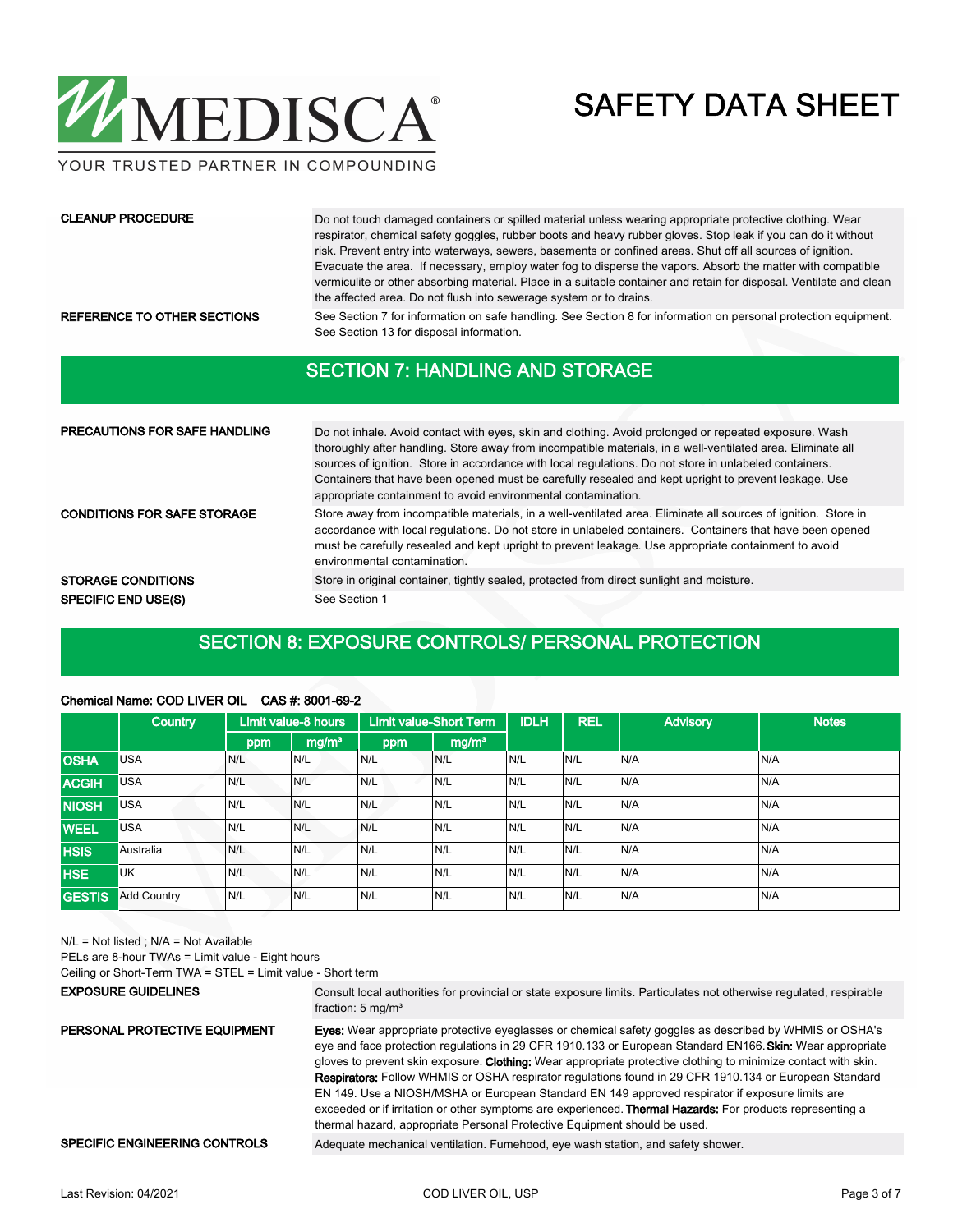

### SECTION 9: PHYSICAL AND CHEMICAL PROPERTIES

| <b>PHYSICAL STATE</b>                      | Liquid |                                                                                                                 |  |                                                      |               |  |                                                      |                                 |  |  |
|--------------------------------------------|--------|-----------------------------------------------------------------------------------------------------------------|--|------------------------------------------------------|---------------|--|------------------------------------------------------|---------------------------------|--|--|
| <b>DESCRIPTION</b>                         |        | Thin, oily liquid, having a characteristic, slightly fishy, but not rancid odor.                                |  |                                                      |               |  |                                                      |                                 |  |  |
| <b>SOLUBILITY</b>                          |        | Freely soluble in ether, in chloroform, in carbon disulfide, and in ethyl acetate; slightly soluble in alcohol. |  |                                                      |               |  |                                                      |                                 |  |  |
| <b>ODOR</b>                                |        | Slightly fishy but not rancid odor                                                                              |  |                                                      |               |  |                                                      |                                 |  |  |
| <b>FLAMMABILITY</b>                        |        | May be combustible at high temperature                                                                          |  |                                                      |               |  |                                                      |                                 |  |  |
| <b>AUTO-IGNITION</b><br><b>TEMPERATURE</b> |        | Not available                                                                                                   |  | <b>BOILING POINT</b>                                 | Not available |  | <b>DECOMPOSITION</b><br><b>TEMPERATURE</b>           | Not available                   |  |  |
| <b>EVAPORATION RATE</b>                    |        | Non volatile                                                                                                    |  | <b>EXPLOSIVE LIMIT</b>                               | Not available |  | <b>FLASH POINT</b>                                   | $>93$ °C, $>199.4$<br>$\circ$ F |  |  |
| log P<br>(OCTANOL-WATER)                   |        | Not available                                                                                                   |  | <b>LOWER FLAMMABLE/</b><br><b>EXPLOSIVE LIMIT(S)</b> | Not available |  | <b>MELTING/FREEZING</b><br><b>POINT</b>              | $\sim$ -4 °C, ~24.8 °F          |  |  |
| <b>ODOR THRESHOLD</b>                      |        | Not available                                                                                                   |  | <b>OXIDIZING PROPERTY</b>                            | Not available |  | pH                                                   | Not available                   |  |  |
| <b>RELATIVE DENSITY</b><br>$(WATER = 1)$   |        | Not available                                                                                                   |  | <b>SPECIFIC GRAVITY</b>                              | $0.92 - 0.93$ |  | <b>UPPER FLAMMABLE/</b><br><b>EXPLOSIVE LIMIT(S)</b> | Not available                   |  |  |
| <b>VAPOR DENSITY</b><br>$(AIR = 1)$        |        | $< 1$ mPa (20 $^{\circ}$ C)                                                                                     |  | <b>VAPOR PRESSURE</b>                                | Not available |  | <b>VISCOSITY</b>                                     | Not available                   |  |  |

The physical data presented above are typical values and should not be construed as a specification.

### SECTION 10: STABILITY AND REACTIVITY

| <b>REACTIVITY</b>                                 | Not established                                                                           |
|---------------------------------------------------|-------------------------------------------------------------------------------------------|
| <b>CHEMICAL STABILITY</b>                         | Stable under recommended storage conditions                                               |
| <b>INCOMPATIBLE MATERIALS</b>                     | Strong oxidants                                                                           |
| <b>HAZARDOUS DECOMPOSITION</b><br><b>PRODUCTS</b> | Toxic fumes of carbon monoxide, carbon dioxide, nitrogen oxides and other gases may occur |
| <b>HAZARDOUS POLYMERIZATION</b>                   | Will not occur                                                                            |
| POSSIBLITY OF HAZARDOUS<br><b>REACTION</b>        | Not established                                                                           |
| <b>CONDITIONS TO AVOID</b>                        | Moisture, sunlight and extreme temperatures                                               |

#### SECTION 11: TOXICOLOGICAL INFORMATION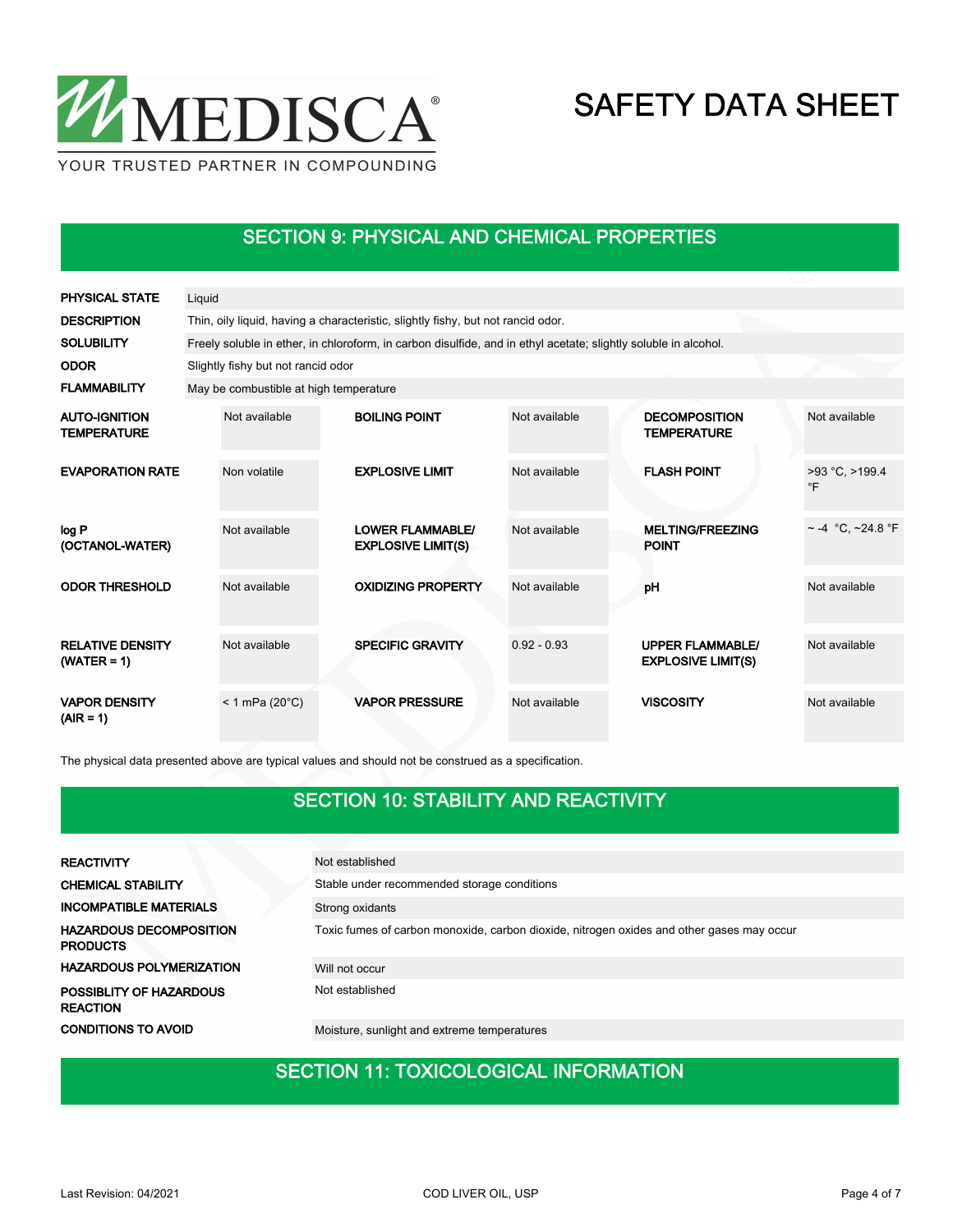

YOUR TRUSTED PARTNER IN COMPOUNDING

| <b>ACUTE TOXICITY</b>                                             | Oral: Rat: LD50: (mg/kg): Not available<br>Dermal: Rabbit LD50: (mg/kg): Not available<br>Inhalation: Rat: LC50: (mg/L/4hr): Not available                                                                                                                                                                                                                                                                                                                                                                                                                           |                                                                                                                                                 |  |  |  |  |
|-------------------------------------------------------------------|----------------------------------------------------------------------------------------------------------------------------------------------------------------------------------------------------------------------------------------------------------------------------------------------------------------------------------------------------------------------------------------------------------------------------------------------------------------------------------------------------------------------------------------------------------------------|-------------------------------------------------------------------------------------------------------------------------------------------------|--|--|--|--|
| <b>SKIN CORROSION/IRRITATION</b>                                  | Causes mild skin irritation<br>Human: Skin: Irritancy test; Result: Irritant; Severity: Moderate.                                                                                                                                                                                                                                                                                                                                                                                                                                                                    |                                                                                                                                                 |  |  |  |  |
| <b>SERIOUS EYE DAMAGE/EYE</b><br><b>IRRITATION</b>                | Due to lack of data the classification is not possible.                                                                                                                                                                                                                                                                                                                                                                                                                                                                                                              |                                                                                                                                                 |  |  |  |  |
| <b>RESPIRATORY SENSITIZATION</b>                                  | Due to lack of data the classification is not possible.                                                                                                                                                                                                                                                                                                                                                                                                                                                                                                              |                                                                                                                                                 |  |  |  |  |
| <b>SKIN SENSITIZATION</b>                                         |                                                                                                                                                                                                                                                                                                                                                                                                                                                                                                                                                                      | Due to lack of data the classification is not possible.                                                                                         |  |  |  |  |
| <b>GERM CELL MUTAGENICITY</b>                                     |                                                                                                                                                                                                                                                                                                                                                                                                                                                                                                                                                                      | Due to lack of data the classification is not possible.                                                                                         |  |  |  |  |
| <b>CARCINOGENICITY</b>                                            | <b>OSHA</b>                                                                                                                                                                                                                                                                                                                                                                                                                                                                                                                                                          | COD LIVER OIL is not listed.                                                                                                                    |  |  |  |  |
|                                                                   | <b>NTP</b>                                                                                                                                                                                                                                                                                                                                                                                                                                                                                                                                                           | COD LIVER OIL is not listed.                                                                                                                    |  |  |  |  |
|                                                                   | <b>IARC</b>                                                                                                                                                                                                                                                                                                                                                                                                                                                                                                                                                          | COD LIVER OIL is not evaluated.                                                                                                                 |  |  |  |  |
|                                                                   | California<br>Proposition 65                                                                                                                                                                                                                                                                                                                                                                                                                                                                                                                                         | This product does not contain any chemicals known to the State of California to cause<br>cancer, birth defects, or any other reproductive harm. |  |  |  |  |
| ADDITIONAL CARCINOGENICITY<br><b>INFORMATION</b>                  | Due to lack of data the classification is not possible.                                                                                                                                                                                                                                                                                                                                                                                                                                                                                                              |                                                                                                                                                 |  |  |  |  |
| <b>REPRODUCTIVE TOXICITY</b>                                      | Based on available data, the classification criteria are not met.<br>Cod liver oil is rich in vitamin A. Pregnancy problems have not been documented with normal daily<br>recommended intakes of vitamin A. Fetal abnormalities, growth retardation, and early skull "hardening" have<br>been reported in children whose mothers took excessive amounts of vitamin A or other retinoids during<br>pregnancy. Maternal overdose of vitamin A in animals has been reported to result in central nervous system<br>malformations and abnormal development in the fetus. |                                                                                                                                                 |  |  |  |  |
| <b>SPECIFIC TARGET ORGAN TOXICITY -</b><br><b>SINGLE EXPOSURE</b> | Due to lack of data the classification is not possible.                                                                                                                                                                                                                                                                                                                                                                                                                                                                                                              |                                                                                                                                                 |  |  |  |  |
| SPECIFIC TARGET ORGAN TOXICITY -<br><b>REPEATED EXPOSURE</b>      |                                                                                                                                                                                                                                                                                                                                                                                                                                                                                                                                                                      | Due to lack of data the classification is not possible.                                                                                         |  |  |  |  |
| <b>ASPIRATION HAZARDS</b>                                         | Due to lack of data the classification is not possible.                                                                                                                                                                                                                                                                                                                                                                                                                                                                                                              |                                                                                                                                                 |  |  |  |  |
| <b>SIGNS AND SYMPTOMS OF</b><br><b>EXPOSURE</b>                   | Not expected to present a significant hazard under anticipated conditions of normal use.                                                                                                                                                                                                                                                                                                                                                                                                                                                                             |                                                                                                                                                 |  |  |  |  |
|                                                                   | Symptoms related to the physical, chemical, and toxicological characteristics:<br>Sore throat. Confusion. Excitement. Diarrhea. Dizziness. Drowsiness. Double vision. Headache. Irritability.<br>Vomiting. Joint pain. Bone pain. Cracking of lips or corners of mouth. Fever. Increased urination. Loss of<br>appetite. Hair loss. Yellow eyes and/or skin. Seizures.                                                                                                                                                                                               |                                                                                                                                                 |  |  |  |  |
| POTENTIAL HEALTH EFFECTS                                          | Inhalation                                                                                                                                                                                                                                                                                                                                                                                                                                                                                                                                                           | Not expected to present a significant hazard under anticipated conditions of normal use. May<br>cause irritation                                |  |  |  |  |
|                                                                   | Ingestion                                                                                                                                                                                                                                                                                                                                                                                                                                                                                                                                                            | Not expected to present a significant hazard under anticipated conditions of normal use<br>( < 50g)                                             |  |  |  |  |
|                                                                   | <b>Skin</b>                                                                                                                                                                                                                                                                                                                                                                                                                                                                                                                                                          | Not expected to present a significant hazard under anticipated conditions of normal use.<br>Causes skin irritation.                             |  |  |  |  |
|                                                                   | Eyes                                                                                                                                                                                                                                                                                                                                                                                                                                                                                                                                                                 | Some irritation may occur.                                                                                                                      |  |  |  |  |

## SECTION 12: ECOLOGICAL INFORMATION

| <b>TOXICITY</b>               | EC50: 48 Hr: Crustacea: (mg/L): Not available<br>LC50: 96 Hr: Fish: (mg/L): Not available<br>EC50: 72 or 96 Hr: Algae (or other agua plants): (mg/L): Not available |
|-------------------------------|---------------------------------------------------------------------------------------------------------------------------------------------------------------------|
| PERSISTENCE AND DEGRADABILITY | Generally biodegradable.                                                                                                                                            |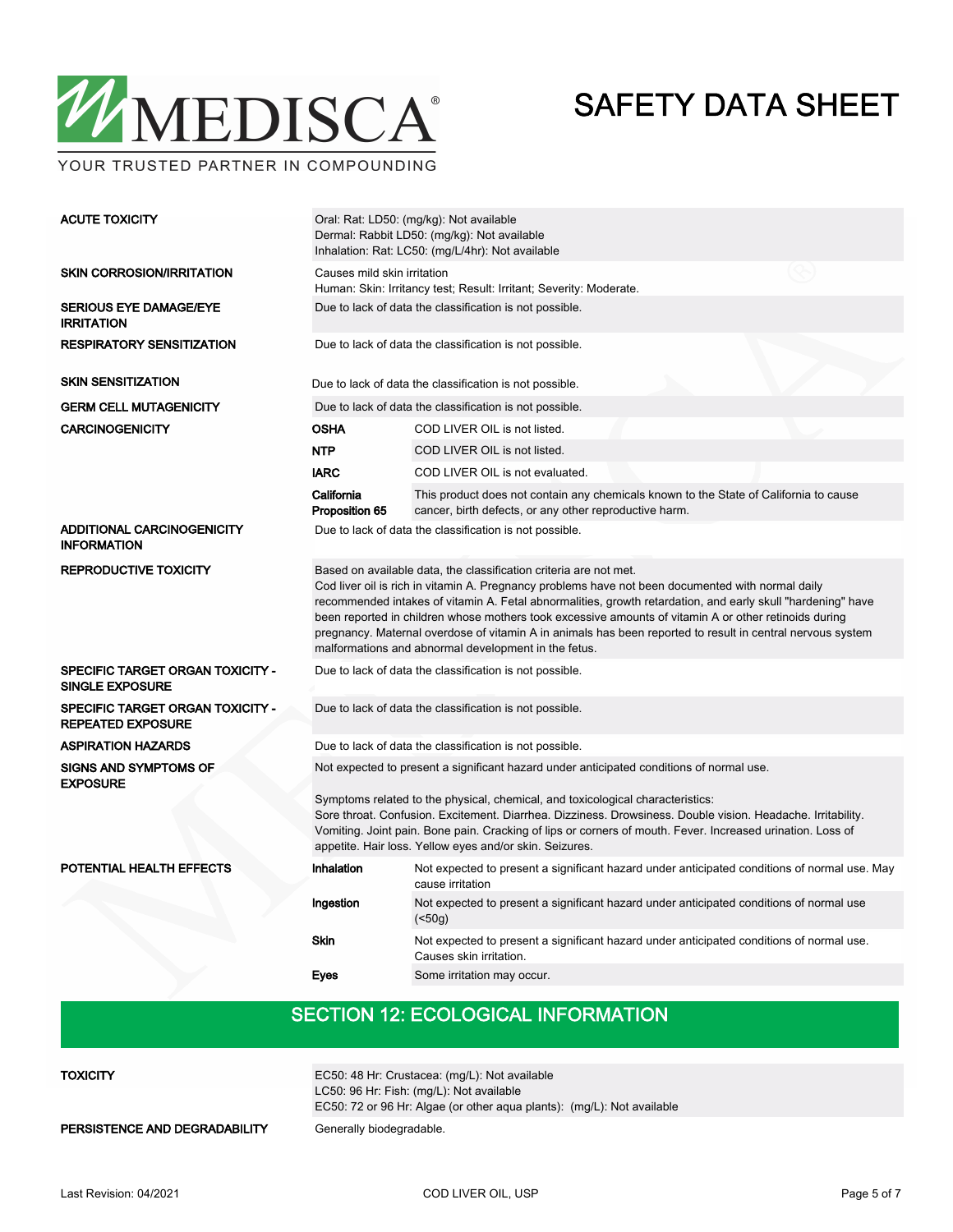

YOUR TRUSTED PARTNER IN COMPOUNDING

| <b>BIOACCUMULATIVE POTENTIAL</b> | Unlikely to bioaccumulate. Contaminated water must be cleared before entering sewerage. |
|----------------------------------|-----------------------------------------------------------------------------------------|
| <b>MOBILITY IN SOIL</b>          | Insoluble in water. Very low water solubility and will form a surface film.             |
| <b>OTHER ADVERSE EFFECTS</b>     | Not available                                                                           |
|                                  | This product is not intended to be released into the environment                        |

#### SECTION 13: DISPOSAL CONSIDERATIONS

WASTE DISPOSAL **Dispose of in accordance with federal / local laws and regulations**. Avoid release into the environment.

#### SECTION 14: TRANSPORT INFORMATION

| UN PROPER SHIPPING NAME                                                                            | Not dangerous good |
|----------------------------------------------------------------------------------------------------|--------------------|
| UN NUMBER                                                                                          | Not applicable     |
| <b>CLASS</b>                                                                                       | Not applicable     |
| <b>PACKING GROUP</b>                                                                               | Not applicable     |
|                                                                                                    |                    |
| <b>AUSTRALIA</b>                                                                                   |                    |
| <b>HAZCHEM</b>                                                                                     | Not Applicable     |
| <b>EU</b><br>TRANSPORT IN BULK ACCORDING TO<br>ANNEX II OF MARPOL 73/78 AND THE<br><b>IBC CODE</b> | Not listed         |
| <b>ENVIRONMENTAL HAZARDS</b>                                                                       | Not available      |
| SPECIAL SHIPPING INFORMATION                                                                       | Not applicable     |
|                                                                                                    |                    |

### SECTION 15: REGULATORY INFORMATION

#### UNITED STATES REGULATIONS

| <b>Chemical Name</b><br>& CAS | <b>CERCLA</b><br><b>40 CFR</b><br>Part 302.4 | <b>SARA (Title III)</b><br>40 CFR.<br>Part 372.65 | <b>Appendix A</b> | EPA 40 CFR Part 355<br><b>Appendix B</b> | Pennsylvania | Right-to-know<br><b>New Jersey</b> | Massachusetts | lCalifornia <sup>1</sup><br>Prop 65 |
|-------------------------------|----------------------------------------------|---------------------------------------------------|-------------------|------------------------------------------|--------------|------------------------------------|---------------|-------------------------------------|
| COD LIVER OIL 8001-69-2       | N/L                                          | N/L                                               | N/L               | N/L                                      | N/L          | N/L                                | N/L           | N/L                                 |

N/L = Not Listed; X = Listed

#### AUSTRALIAN REGULATIONS

| <b>Chemical Name</b><br>& CAS  | <b>Poisons and Therapeutic</b><br><b>Goods Regulation</b> | <b>Therapeutic Goods</b><br>Act | Code of Practices -<br><b>Illicit Drug</b><br><b>Precursors</b> |  |
|--------------------------------|-----------------------------------------------------------|---------------------------------|-----------------------------------------------------------------|--|
| <b>COD LIVER OIL 8001-69-2</b> | N/L                                                       | N/L                             | N/L                                                             |  |

N/L = Not Listed

#### EU REGULATIONS